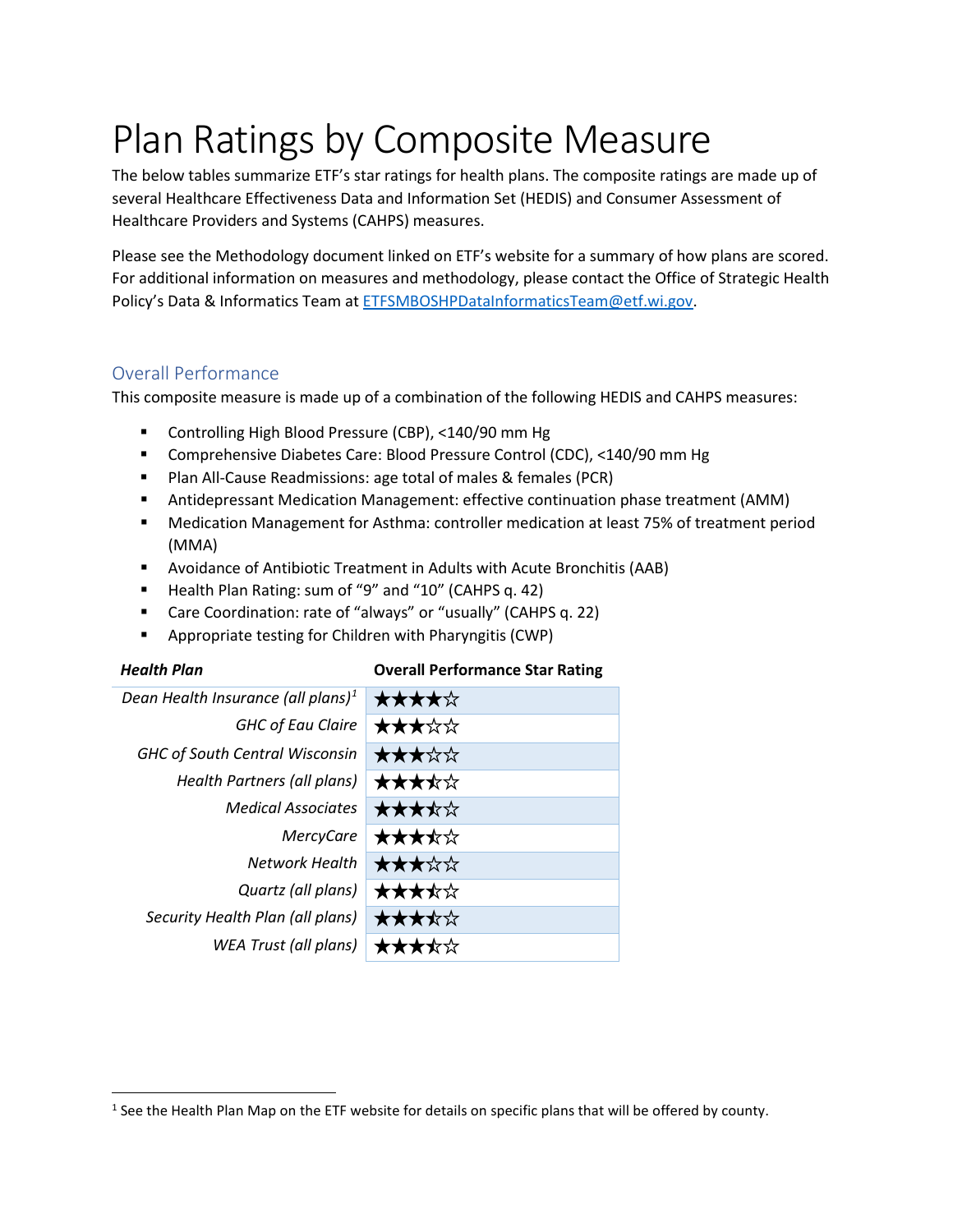#### **Quality**

This composite measure is made up of a combination of the following HEDIS and CAHPS measures:

- Controlling High Blood Pressure (CBP), <140/90 mm Hg
- Comprehensive Diabetes Care: Blood Pressure Control (CDC), <140/90 mm Hg
- Comprehensive Diabetes Care: HbA1c Control (CDC), <8%
- **Breast Cancer Screening (BCS)**
- **Colorectal Cancer Screening (COL)**
- Health Plan Rating: sum of "9" and "10" (CAHPS q. 42)
- **Primary Care Physician Rating: sum of "9" and "10" (CAHPS q. 23)**
- Specialty Care Physician Rating: sum of "9" and "10" (CAHPS q. 27)

| <b>Health Plan</b>                             | <b>Quality Star Rating</b> |
|------------------------------------------------|----------------------------|
| Dean Health Insurance (all plans) <sup>2</sup> | ★★★★☆                      |
| <b>GHC of Eau Claire</b>                       | ★★★★☆                      |
| <b>GHC of South Central Wisconsin</b>          | ★★★★☆                      |
| Health Partners (all plans)                    | ★★★★☆                      |
| <b>Medical Associates</b>                      | ★★★★☆                      |
| <b>MercyCare</b>                               | ★★★★☆                      |
| Network Health                                 | ★★★★☆                      |
| Quartz (all plans)                             | ★★★★☆                      |
| Security Health Plan (all plans)               | ★★★★☆                      |
| WEA Trust (all plans)                          |                            |

<span id="page-1-0"></span><sup>&</sup>lt;sup>2</sup> See the Health Plan Map on the ETF website for details on specific plans that will be offered by county.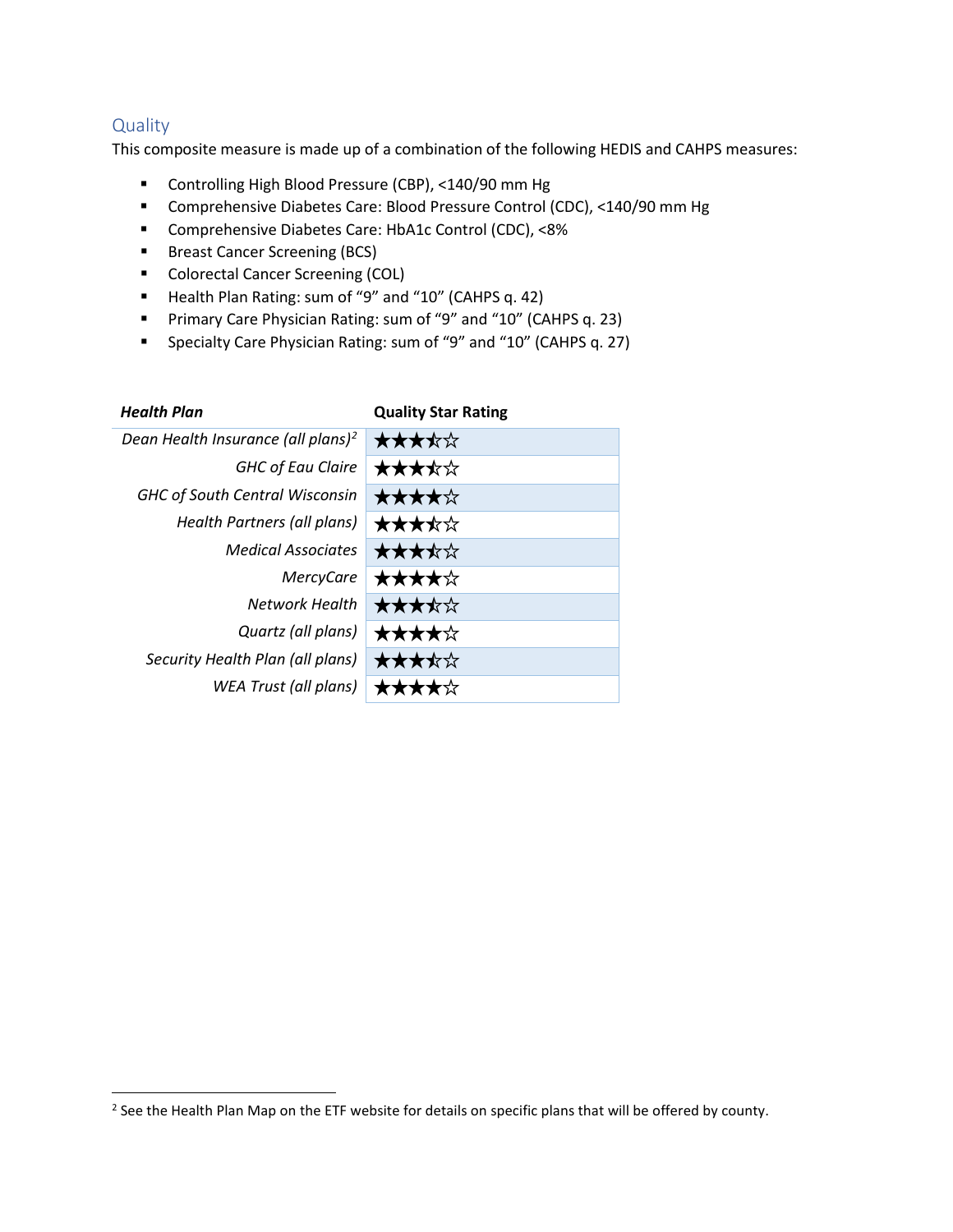# Care Coordination

This composite measure is made up of a combination of the following HEDIS and CAHPS measures:

- Ambulatory Care, Emergency Department Visits: age total (AMBA)
- **Plan All-Cause Readmissions: age total of males & females (PCR)**
- Follow-Up After Hospitalization for Mental Illness: 7 days follow up (FUH)
- Antidepressant Medication Management: effective continuation phase treatment (AMM)
- Follow-Up Care for Children Prescribed ADHD Medication: Continuation & Maintenance Phase (ADD)
- Medication Management for Asthma: controller medication at least 75% of treatment period (MMA)
- Care Coordination: rate of "always" or "usually" (CAHPS q. 22)

*Health Plan* **Care Coordination Star Rating**

| Care Coordination Star Rathig |
|-------------------------------|
| ★★★★☆                         |
| ★★★★☆                         |
| ★★★★☆                         |
| ★★★★☆                         |
| ★★★☆☆                         |
| ★★★★☆                         |
| ★★★★☆                         |
| ★★★★☆                         |
| ★★★☆☆                         |
| ┲┱╬┸                          |
|                               |

<span id="page-2-0"></span><sup>&</sup>lt;sup>3</sup> See the Health Plan Map on the ETF website for details on specific plans that will be offered by county.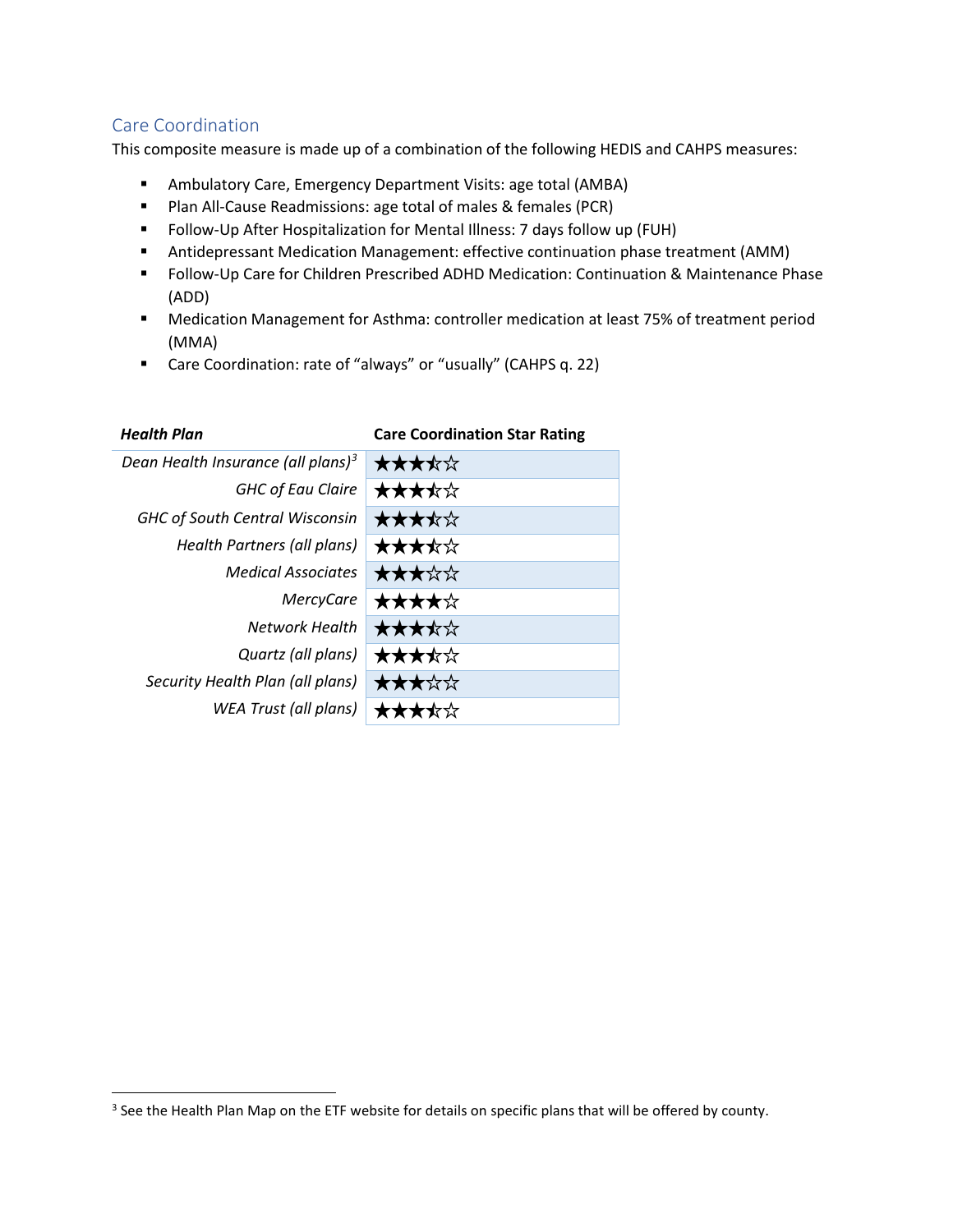#### Overuse

This composite measure is made up of a combination of the following HEDIS and CAHPS measures:

- **Appropriate Treatment for Children with Upper Respiratory Infection (URI)**
- Avoidance of Antibiotic Treatment in Adults with Acute Bronchitis (AAB)
- **Use of Imaging Studies for Low Back Pain (LBP)**
- Appropriate Testing for Children With Pharyngitis (CWP)

| <b>Overuse Star Rating</b> |
|----------------------------|
| ★★★★☆                      |
| ★★★☆☆                      |
| *****                      |
| ★★★★☆                      |
| ★★★☆☆                      |
| ★★☆☆☆                      |
| ★★★☆☆                      |
| ★★★★☆                      |
| ★★★☆☆                      |
|                            |
|                            |

<span id="page-3-0"></span><sup>&</sup>lt;sup>4</sup> See the Health Plan Map on the ETF website for details on specific plans that will be offered by county.